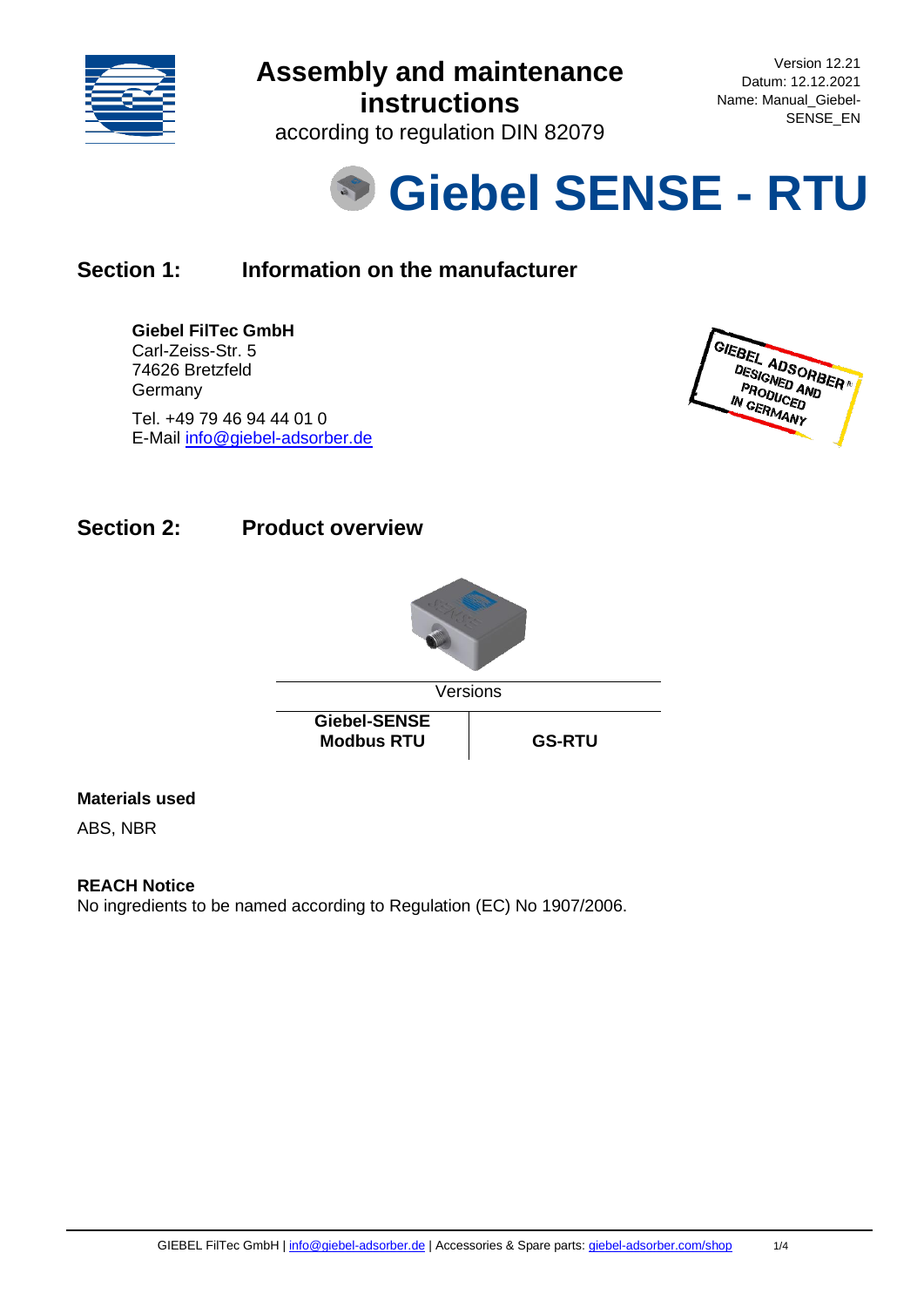

Version 12.21 Datum: 12.12.2021 Name: Manual\_Giebel-SENSE\_EN

according to regulation DIN 82079

### **Section 3: Structure and materials**

| Use                      | Monitor Adsorber status through<br>Modbus RTU connection |
|--------------------------|----------------------------------------------------------|
| <b>Housing material</b>  | Stainless steel 316L (V4A)                               |
| <b>Sealing material</b>  | FKM                                                      |
| Operating<br>temperature | $-40^{\circ}$ C - $+80^{\circ}$ C                        |
| <b>Connection</b>        | M12 A-coding 4 pin male plug                             |

## **Section 4: Technical data**



|                   | <b>GS-RTU</b>           |
|-------------------|-------------------------|
| Total weight [kg] | 0,3                     |
| Length [mm]       | 85                      |
| Width [mm]        | 60                      |
| Height [mm]       | 45                      |
| Connection        | M12 A-coding 4 pin male |

### **Section 5: Installation and commissioning**

- 1. Remove the sticker that closes the 8mm hole on the side of the Adsorber
- 2. Place the small tube of the sensor into the 8mm hole all the way to the seal.
- 3. Place the Velcro belt around the adsorber and close it tightly.
- 4. Attach the system's cable onto the M12 plug
- 5. See the datasheet of the sensor for instructions about setting up the Modbus RTU connection with the system

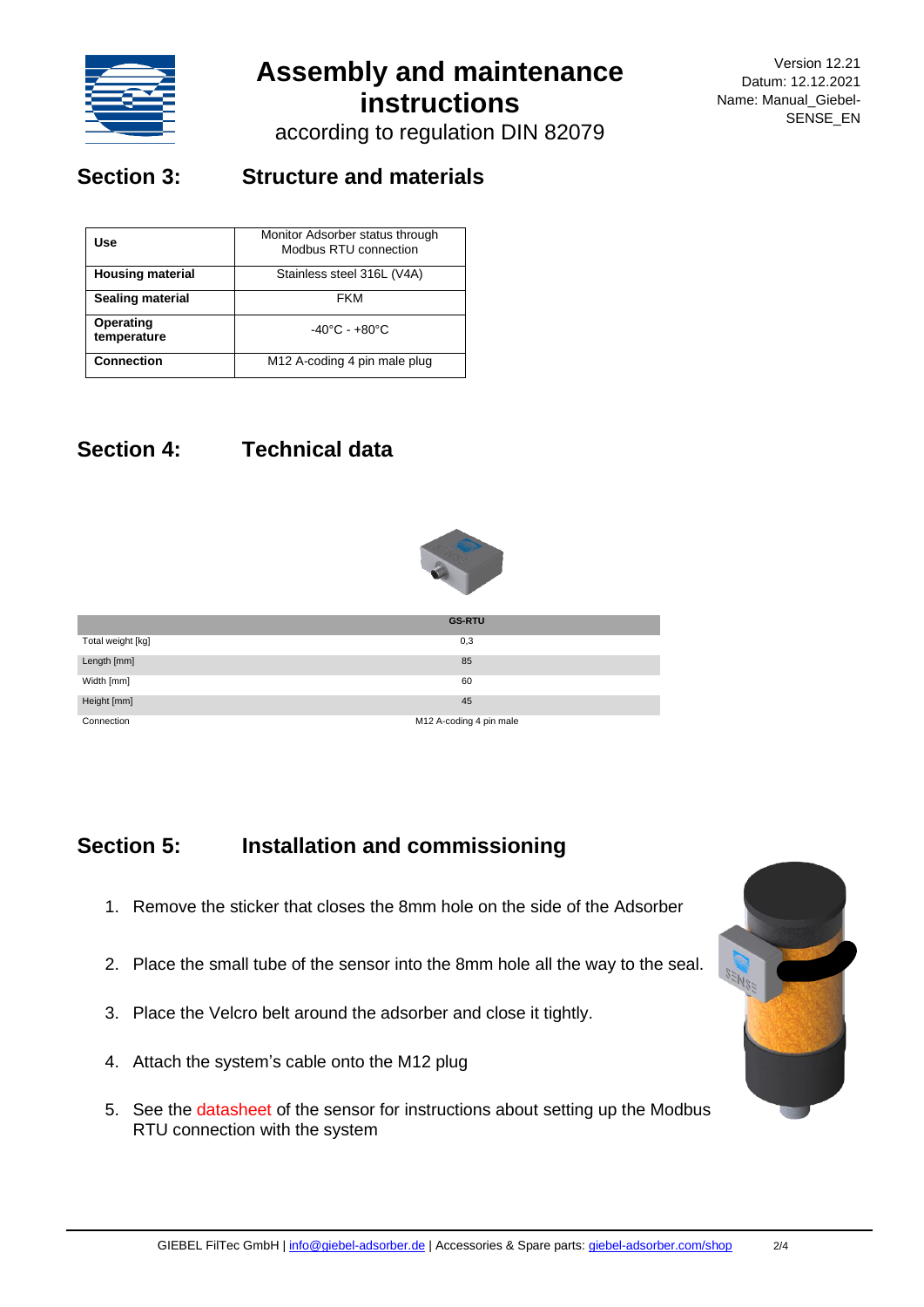

according to regulation DIN 82079

### **Section 8: Disposal**

#### **Disposal**

At the end of its service life, the device must be disposed of in accordance with the relevant legal regulations.

### **Section 9: Risk and hazard analysis**

#### **1. Humid air flows into the system**

#### Porous seals

Moist air can flow into the adsorber or into the system at the porous points. This means that complete drying is not possible and moist air enters the system. The sensor will not show the accurate loading.

#### Loose Velcro belt

If the Velcro belt isn't closed or tight sufficiently, moist air can enter between the sensor and the adsorber

#### **2. Sensor is damaged**

#### Material resistance

The ambient and operating conditions should be taken into account. An aggressive environment or liquid in the vessel can damage the sensor.

#### Temperature range

The ambient and operating temperatures should not exceed or fall below the specified range, otherwise the sensor may be damaged.

#### Improper handling

Incorrect or improper handling can damage the sensor. The recommended installation must be observed.

#### Strong vibrations

Strong vibrations of the system can damage the sensor.